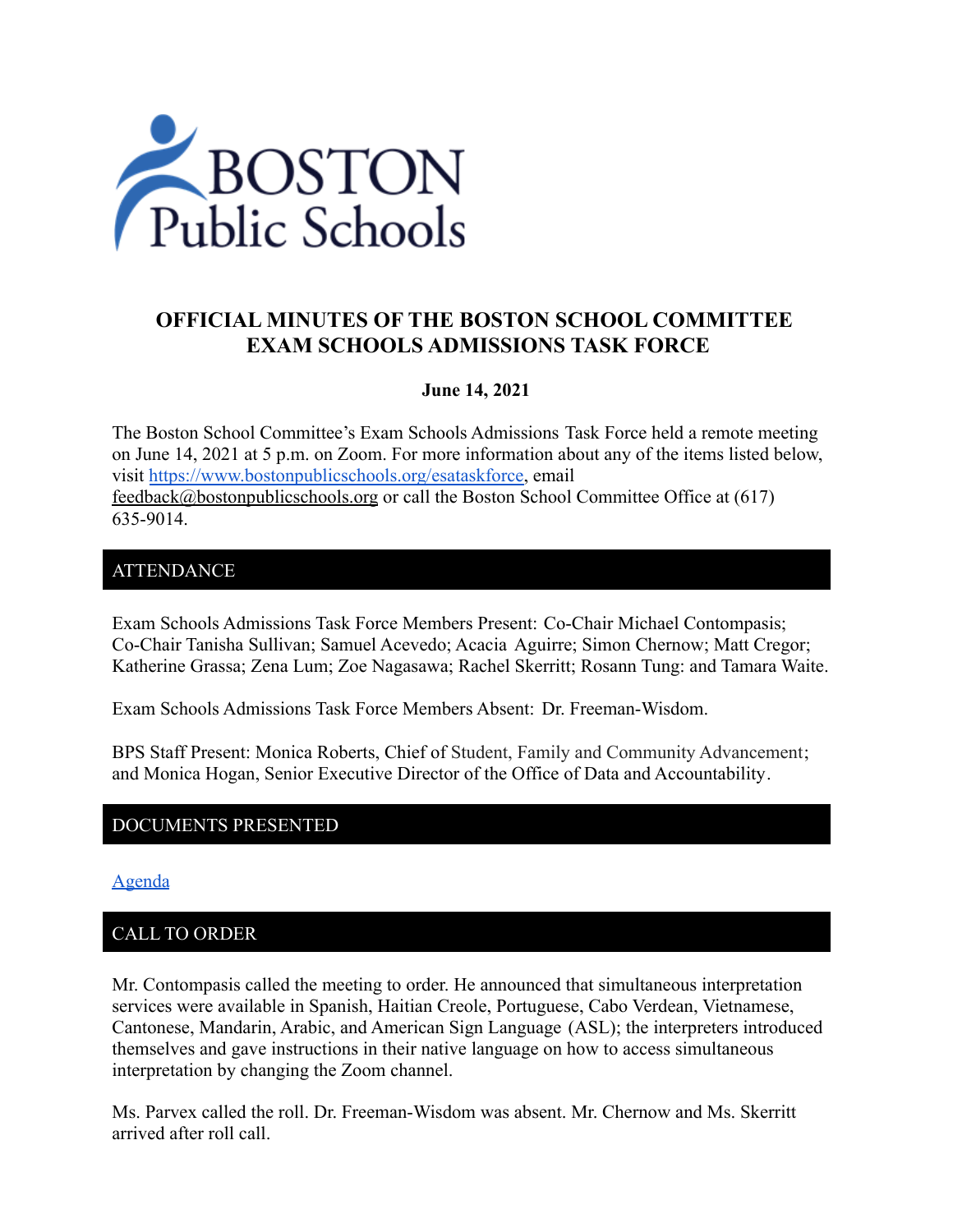*June 14, 2021*

# DISCUSSION

Mr. Contompasis stated that there were no minutes to approve. Ms. Roberts said there was no additional data to present at the meeting.

Mr. Contompasis thanked the members of the Task Force for reaching a verbal consensus at the June 11th meeting on the determination of the Grade Point Average (GPA) as a criteria for the applicant pool.

Ms. Sullivan suggested that the members should try to resolve the mechanism for invitations before the School Committee presentation on June 16th. She summarized the mechanisms they had on the table so far. The first was the 20% seat allocation citywide based on a straight ranking and then 80% seat allocation based on tiers or census tracts. The second option was a 20%-80% seat allocation but with the 80% being allocated based on census tracts. She also said they could consider the utilization of a lottery process based on a qualified pool of applicants.

Mr. Contompasis suggested thinking about the mechanism in phases, as they did for the GPA discussion. Mr. Acevedo said the discussion for mechanism should first be for fall of 2022.

Dr. Tung said she also wanted to keep sending schools grouped by Opportunity Index (OI) in the discussion, as it touched both requirements for geography and socioeconomic status (SES) diversity. She disagreed with the 20% city wide seat allocation in any mechanism as she believed it to be exclusionary. She added that the non-Boston Public Schools (BPS) should be put in their own grouping.

Ms. Skerritt commented that she didn't think charter schools with a more disadvantaged population should be in the same category as independent schools. She suggested reserving a certain number of seats for students from specifically economically disadvantaged schools. She said a certain percentage would be set aside for socioeconomic factors and the other percentage could continue with the tiers model for those seats and allocate them via ranking by tiers still using the census tracts, or using it in combination with some of the other models proposed.

Ms. Sullivan asked the members how they felt with respect to an allocation of seats for admissions year 22-23 and repeated the four different recommendations.

Option 1: Using the 20% citywide straight rank, 80% ranking within tiers or census tracts, with one census tract for Department of Children and Families (DCF), students suffering from housing fragility and those in Boston Housing Authority (BHA).

Option 2: Qualified lottery.

Option 3: Allocation of seats based on students' ranking in their schools. These schools would be grouped by their socioeconomic index.

Option 4: Allocation of seats that would include tier allocation by straight rank and an economic set aside of seats.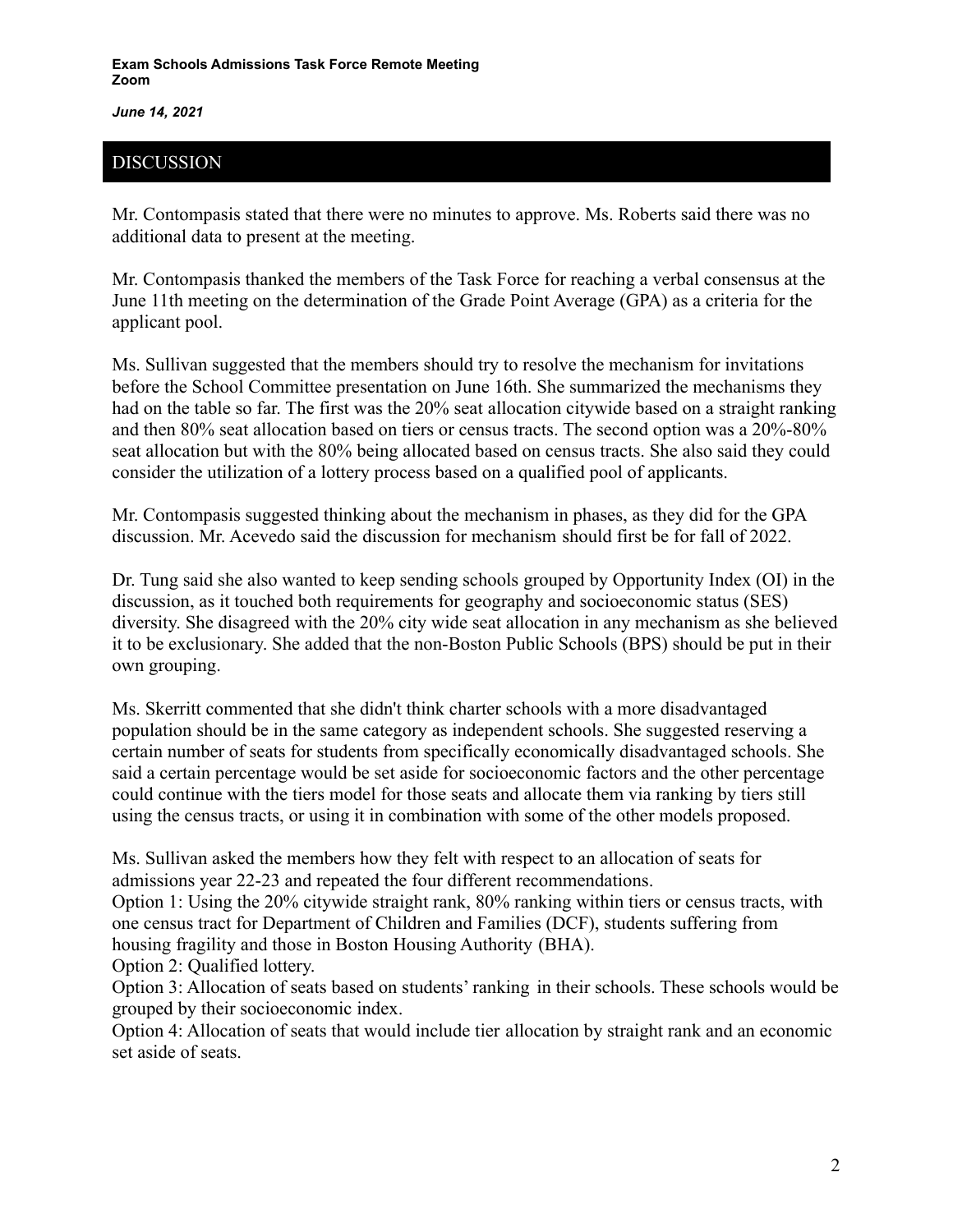### *June 14, 2021*

Ms. Sullivan said that one of the issues with a straight citywide lottery is that it wouldn't address the geographic diversity factor, so she thought it should be in some grouping like tiers or census tract.

Mr. Chernow wanted to know what the lottery would look like. Ms. Grassa explained that she originally thought if they used 20% straight rank, the remaining 80% would be a lottery.

Dr. Tung said her proposal was that once a student was eligible, they would get "a ball in the basket," and for every category of added challenge, the student would get an extra ball in the lottery. The 100% of seats would be allocated but they would be proportionate to the grouping, whether it's sending school, census tract, or tiers.

Mr. Acevedo expressed his concern with a lottery as it seemed very arbitrary and he felt it wasn't fair to the community to do something in the name of equity when the mechanism was a lottery, and he thought there were other ways to reach racial and economic diversity. Ms. Aguirre agreed with Mr. Acevedo and said if they were adding extra balls to the basket for qualifiers, then it wasn't a lottery anymore. She thought that if they were going to add qualifiers they might as well go with other models like SES, tiers, etc. as the other models would do a better job at achieving their goal. Mr. Chernow responded that it wouldn't be arbitrary if all students in the pool had demonstrated that they were performing at grade level.

Ms. Lum also expressed hesitation around the lottery, specifically speaking as a parent as there was a feeling of lack of transparency and it was hard to understand, even though it's probably a very simple process. She emphasized the importance of being thoughtful and transparent about their considerations.

Ms. Skerritt agreed that from a parent perspective, a lottery system would feel random and said that she could only see potential of the lottery in the order the invited students might choose their schools. Mr. Contompasis said he also opposed the 100% lottery proposal.

Ms. Lum talked about the possibility of opening up the unclaimed seats and assigning those seats in a lottery.

Dr. Tung agreed with the need for transparency and an easy process. She said that they were working towards justice, which meant breaking down the structures that maintain inequities, which exam schools did. Therefore she believed that they should use the lottery as it mitigates gaming the system and stereotype threat faced by some students.

Ms. Sullivan asked if they could get some consensus around the 20%-80% as one of the proposals for the School Committee presentation. All members agreed and she confirmed that it would be one of the ideas to present at the meeting. She then said the three remaining proposals all involved some form of lottery. She said they needed to talk about the proposal of the top -yet to be determined- percentage of students in each grouping of schools by socioeconomic status.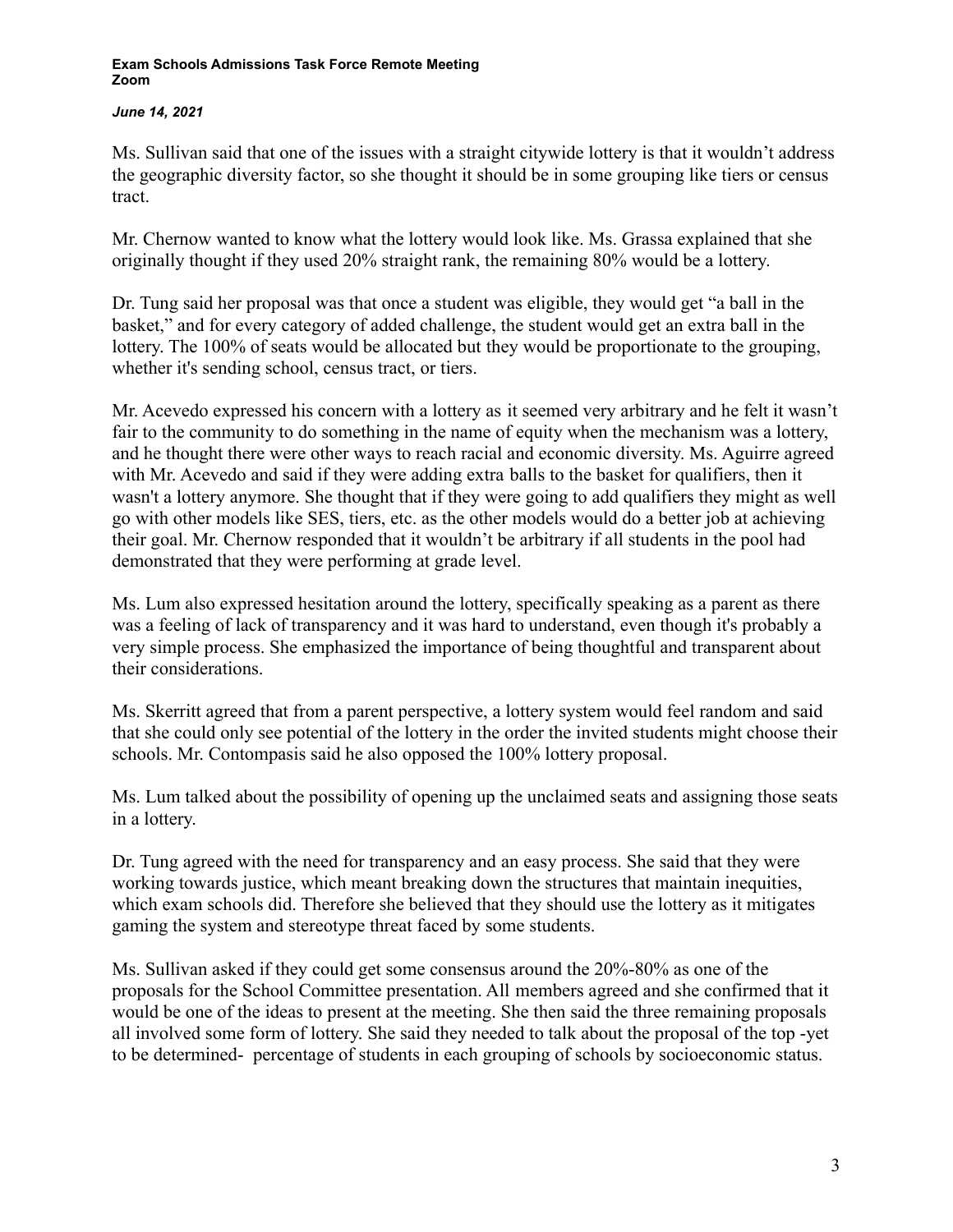### *June 14, 2021*

Ms. Skerritt said she didn't understand the implementation of a top X percent, and thought they could arrive at a similar diversity of neighborhood school type if they maintained rank and had a number of seats by groupings. She also responded to Dr. Tung's comment and said she thought it was against their charge of the Task Force to address the existence of the exam schools as they are currently structured. She also said they had demonstrated through the one-year admissions policy that they could have a more diverse student body through their work.

Ms. Sullivan said she did appreciate knowing the members' philosophical stance on this matter as it helped her understand their thinking and proposals.

Mr. Contompasis added that the Task Force was charged with ensuring that as many students as possible have access to the exam school, not dismantling them.

Ms. Sullivan continued talking about the mechanism recommendation of the top X percent of students and said that the top X of their applicant pool from their sending school would receive an invitation to an exam school. In order to address the concern about smaller schools or smaller classes, there could be grouping of schools.

Ms. Sullivan asked the members if they were comfortable with the Co-Chairs including a lottery as part of their presentation for the School Committee. Mr. Contompasis, Ms. Skerritt, Mr. Acevedo, and Ms. Aguirre objected but as the majority didn't object, the Co-Chairs decided to include the lottery as a proposal.

Ms. Sullivan then suggested that there were two ways of including the lottery. One was part of the initial seat allocation process, which would be a straight allocation based on the qualifying pool. The second option was a lottery within tiers, tracts or another grouping.

Mr. Chernow stated he would prefer lottery within some sort of grouping as it would help provide neighborhood diversity. Mr. Acevedo also agreed with the second option.

The members discussed the difference between lottery for selection versus lottery for assignment, and Ms. Lum said she would be open to a lottery for assignment. Ms. Skerritt clarified that she was talking about the lottery for assignment, and not for selection.

Ms. Sullivan said they would present a qualified lottery with tiers or groupings as a proposal for the School Committee presentation. The members agreed.

For the third proposal, Ms. Sullivan talked about a yet-to-be-determined percentage or some sort of set aside for socioeconomic status.

Mr. Acevedo said that if they could achieve constitutional muster for some sort of socioeconomic race-neutral set aside, he would prefer that, as BPS had such a diversity of sending schools. Ms. Sullivan asked Michael. Keating, the legal counsel, to have his team look into whether using a socioeconomic set aside would be legally permissible. Mr. Keating responded that they would look into it.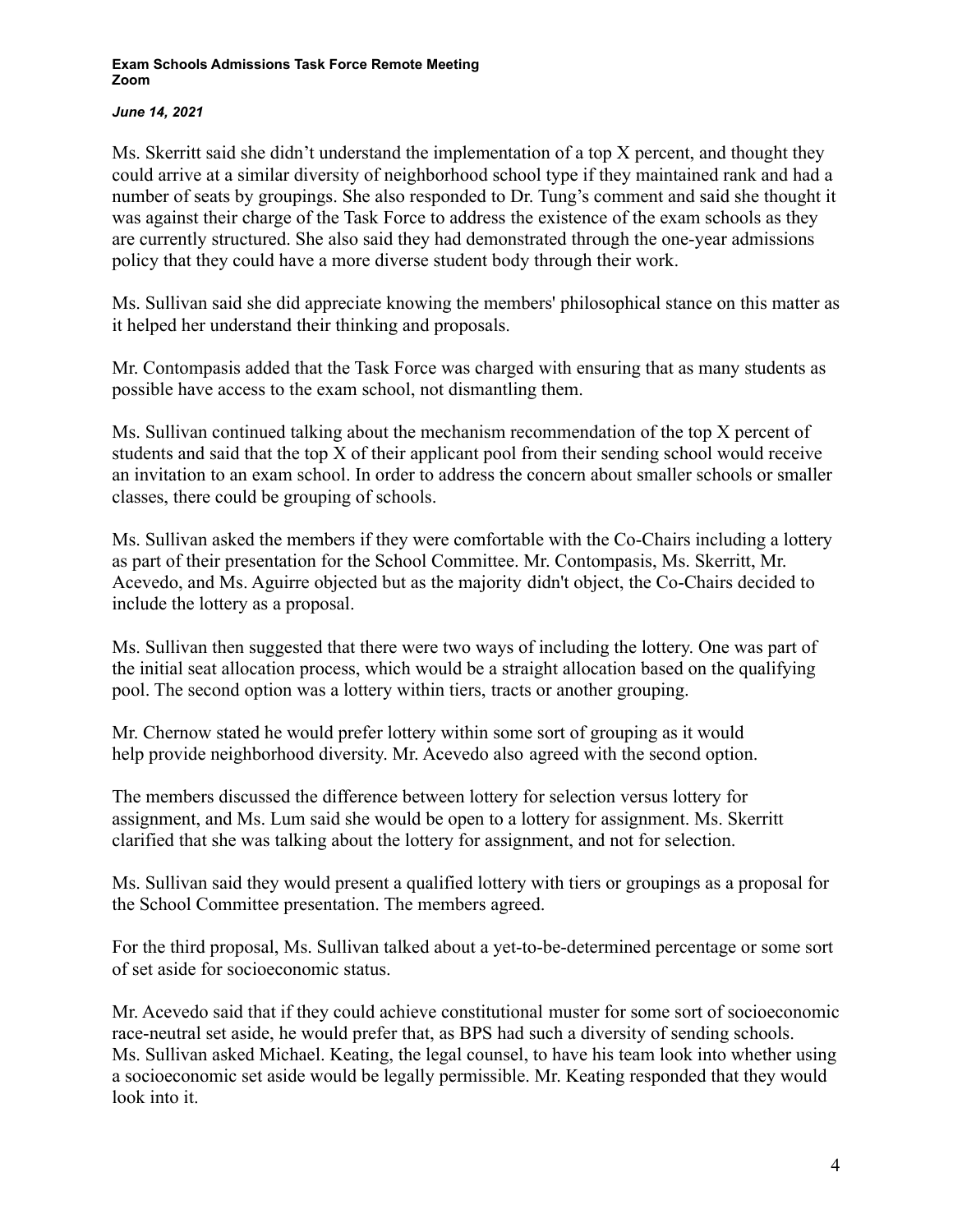*June 14, 2021*

Ms. Lum asked if the set aside was in combination with a 80%-20% rank or if they were looking at the set aside as 20% set aside for socioeconomic considerations and then 80% straight rank by tier. Ms. Skerritt said there were different ways of doing it, like ranking the entire applicant pool and filling the economic set aside seats first, and then going to the tiers or the model chosen.

Mr. Contompasis suggested that it would be easier to do the tier selection by rank order for a certain percentage and for the second percentage to be determined at each tier by lottery.

Ms. Sullivan said that what she understood from the members was to present the following: Option 1: 20% allocated citywide based on straight rank and 80% allocated by tiers straight rank. Option 2: 20% allocated straight rank citywide and 80% allocated within tiers by lottery Option 3: Hybrid model: 20% allocated citywide straight rank, 80% breaking down in tiers, with 70% of the seats allocated straight rank and 30% allocated by lottery.

Ms. Skerritt added any of the three models could be chosen to do a citywide pull out.

Ms. Sullivan asked the members if they had consensus on presenting these ideas. The members agreed.

Ms. Sullivan summarized what the members had consensus on: mechanisms for seat allocation; GPA; and including 10 points to students who attend a high poverty school.

She said they still had open to discuss assessment, absolute score versus growth, and also additional factors as educator validation, etc. She asked the members if they could arrive at a consensus about not using grades alone as criteria and would look into other qualifying factors. Dr. Tung said she didn't know as she didn't know the additional factors. None of the other members objected.

Ms. Sullivan said they still needed to determine what the additional criteria would be. These factors could be assessment, educator validation, students work as an essay, writing sample, video, etc.

She finished by saying that after the School Committee meeting on June 16th, the Task Force would continue the work and have opportunities to hear from the public to help them arrive at a final recommendation for the Committee's consideration.

# GENERAL PUBLIC COMMENT

- Suri Yang, West Roxbury resident, student, testified against the use of a growth for admissions criteria.
- Tiffany Luo, Allston resident, Boston Latin School (BLS) student, testified in favor of a change to the admissions policy.